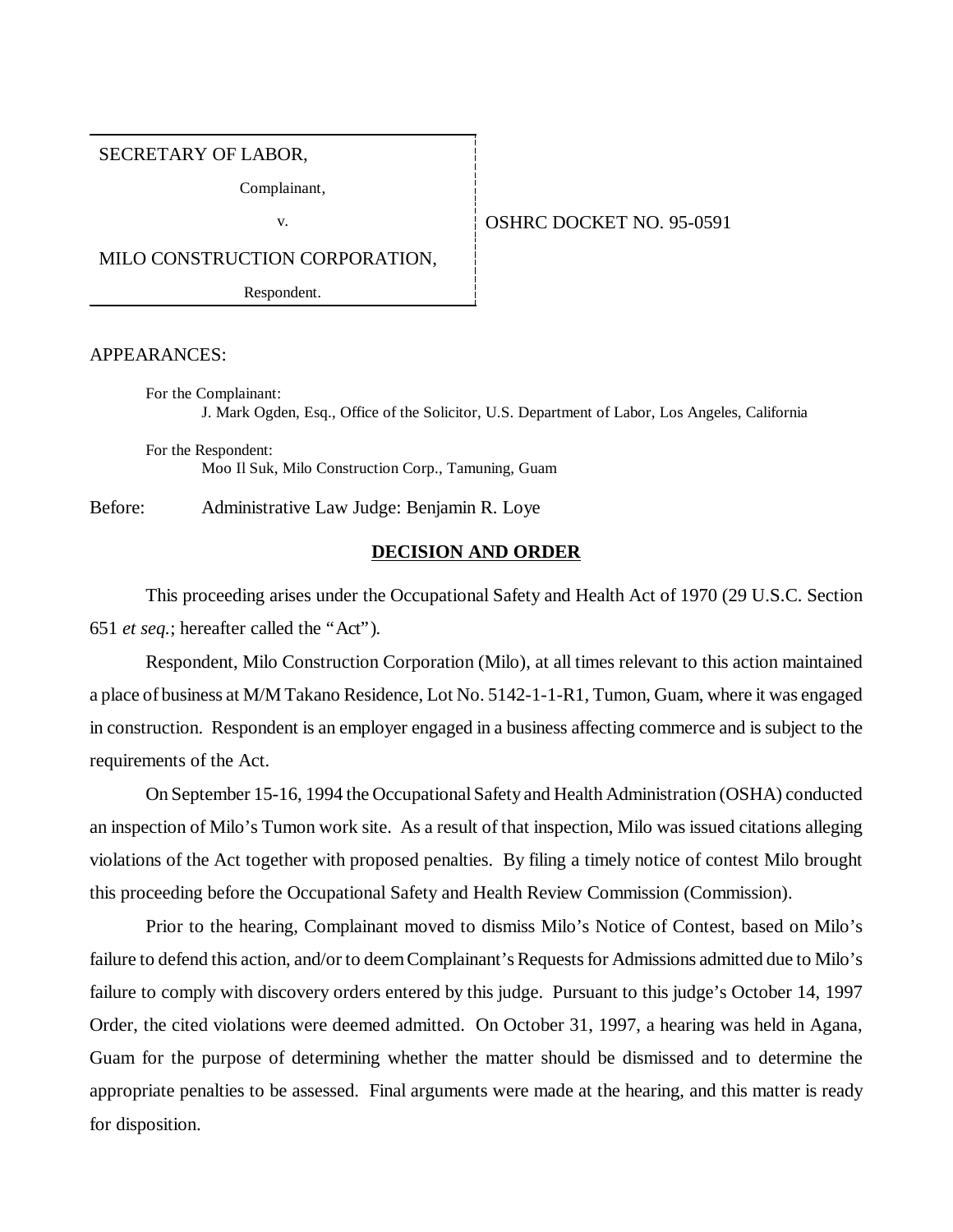#### **Complainant's Motion to Dismiss**

I find that dismissal of the notice of contest is too drastic a remedy in this case. Continuances were sought by both parties in this case, and imposed by the court on its own motion. Milo has been sanctioned for its failure to respond to discovery and/or court orders in a timely fashion, in that it may not contest any of the underlying violations in this matter, all of which were deemed admitted.

Because further sanctions would not be constructive; Complainant's motion is DENIED.

### **Penalties**

**Serious citation 1, item 1.** A penalty of \$600.00 was proposed for citation 1, item 1, which alleges:

29 CFR 1926.25(a): During the course of construction, form or scrap lumber with protruding nails was not kept clear:

a) Takano Residence Project - Aisle way, first floor, scrap lumber with protruding nails were not kept clear of active employee's passageway, exposing employees to foot puncture or tripping hazards.

#### *Facts*

Johnny Cruz, OSHA Compliance Officer (CO), testified that employees traveling between work sites on the project were exposed to trip and fall, and puncture hazards as they used the passageway. Cruz testified that Milo employees were exposed to the cited hazard (Tr. 30).

Moo Il Suk, Milo's president, stated that Milo has had trouble with OSHA since 1982 (Tr. 43). In order to avoid more OSHA problems, he subcontracts all his work to other contractors (Tr. 44). Mr. Suk testified that Milo's subcontractor, Kay Mammoth Construction, was responsible for all the lumber, and for the cited hazard (Tr. 45, 49). Suk stated that Mammoth was also cited for the fall hazards at issue here, and has since settled their citations and paid the OSHA fines (Tr. 55). Suk admitted that it was the prime contractor on the site, and had employees on the site, including a project engineer, who handled all the materials, and an electrician hired by his project engineer (Tr. 46, 56, 63).

The existence of the violation and the exposure of Milo employees, as well as Milo's ability to control the work site conditions were deemed admitted. Milo's failure to take reasonable measures to protect its employees is deemed admitted. (Request for Admissions Nos. 1 through 6).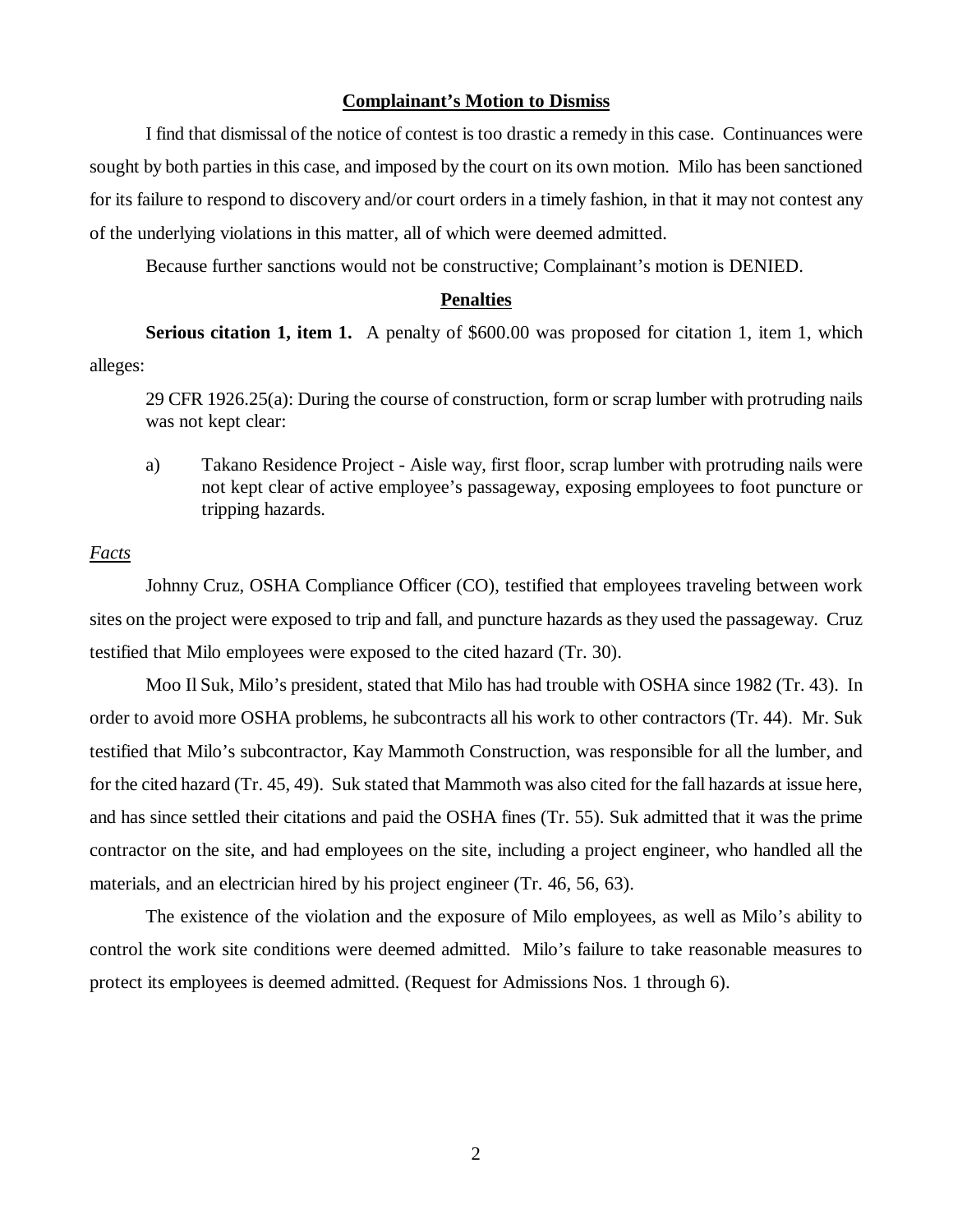#### *Discussion*

As discussed above, the violations cited in this matter are deemed admitted. Milo's liability for the cited violations, therefore, is not at issue.

For Respondent's benefit, however, this judge reiterates the Commission position, *i.e.*, that on a multi-employer site, the general contractor is well situated to obtain abatement of hazards, either through its own resources or through its supervisory role with respect to other contractors. The general contractor is, therefore, responsible for violations it could reasonably have been expected to prevent or abate by reason of its supervisory capacity. *IBP Inc.,*17 BNA OSHC 2073, 1997 CCH OSHD ¶31,296 (No. 93-3059, 1997). Milo was the prime contractor on site. As such it was responsible for exercising its supervisory authority to insure that its subcontractors abate discoverable safety hazards on the work site.

The CO's testimony as to the serious nature of the hazard was unrebutted. The proposed penalty of \$600.00 will be assessed.

**Serious citation 1, item 2.** A penalty of \$2,000.00 was proposed for citation 1, item 2, which alleges:

29 CFR 1926.404(b)(1)(i): Employer did not use either ground-fault circuit interrupters as specified in paragraph  $(b)(1)(ii)$  of this section, or an assured equipment grounding conductor program as specified in paragraph  $(b)(1)(iii)$  of this section to protect employees on construction sites:

a) Takano Residence Project - Ground-fault circuit interrupter (GFCI) or assured grounding was not provided at the "construction site." Employees were using defective electrical extension cords and were working in a wet environment, exposing employees to electrical shock or electrocution.

### *Facts*

CO Cruz testified that one employee was exposed to the cited hazard (Tr. 31). Cruz stated that Milo's project manager identified the exposed worker as a Milo employee, as did the exposed employee himself (Tr. 59). The danger of electrocution was aggravated by the employee's use of an unprotected saw in a wet area (Tr. 31). Cruz testified that Milo had no written safety program dealing with electrical hazards (Tr. 32).

Moo Il Suk testified that the employee using the saw was not a Milo employee, but worked for the subcontractor (Tr. 51).

#### *Discussion*

The cited violation, the exposure of Milo's employees to the violation, and Milo's failure to take reasonable measures to abate it, were deemed admitted (Request for Admissions 1 through 4, 7, 8).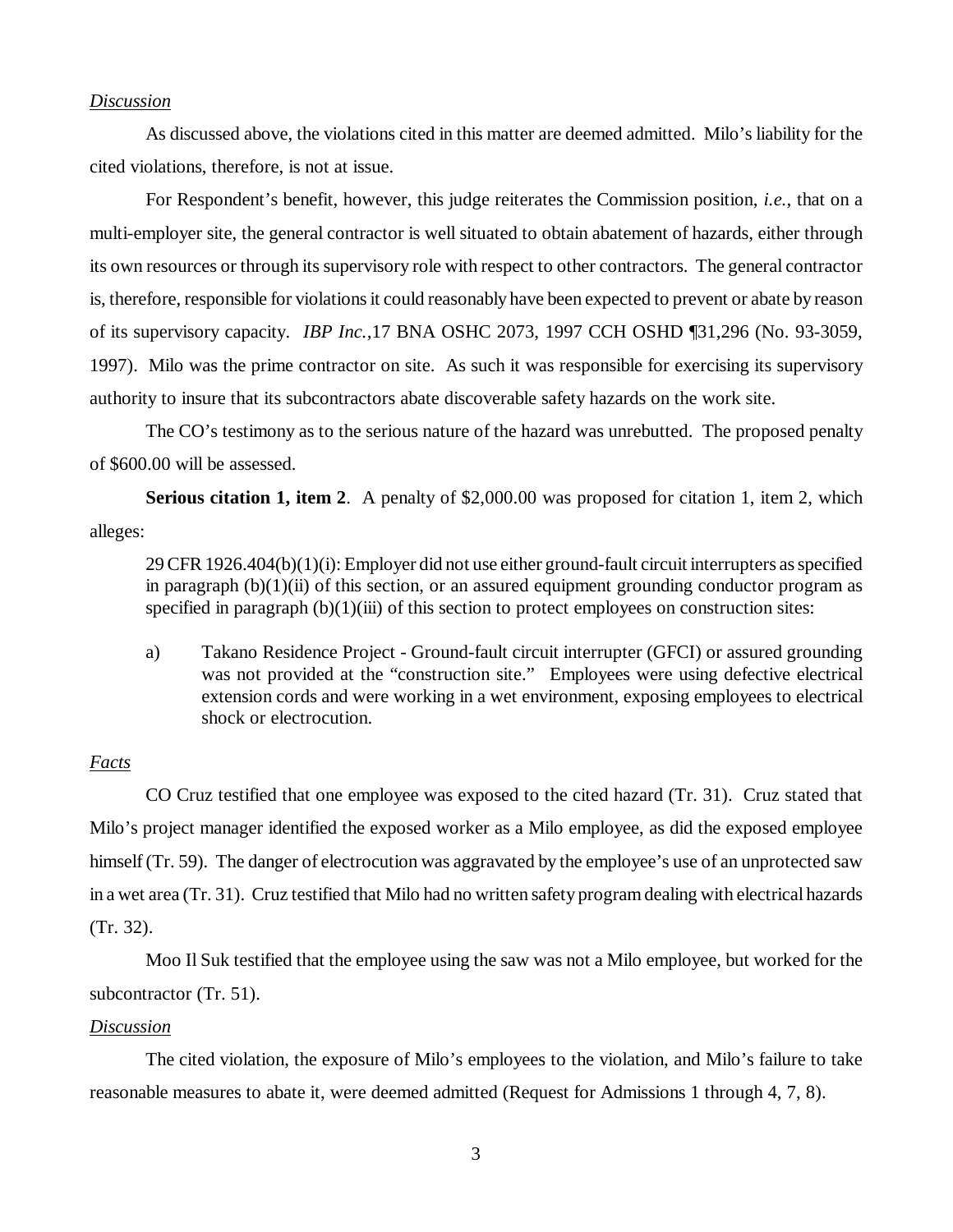The CO's assessment as to the severity of the violation was unrebutted. The proposed penalty of \$2,000.00 will be assessed.

**Serious citation 1, item 3.** A penalty of \$2,000.00 was proposed for this violation, which alleges: 29 CFR 1926.404 $(f)(6)$ : The path to ground from circuits, equipment, or enclosures was not permanent and continuous:

a) Takano Residence Project - First Floor Near Water Faucet - Employee using Skil saw plugged into 50 foot electrical extension cord with ground prong missing. Employees were exposed to electrical shock or electrocution.

### *Facts*

Cruz testified that a Milo employee was exposed to the cited electrical shock, or electrocution hazard while using the Skil saw (Tr. 32-33). Suk did not believe the worker was employed by Milo (Tr.

# 51).

# *Discussion*

The cited violation, the exposure of Milo's employees to the violation, and Milo's failure to take reasonable measures to abate it, were deemed admitted (Request for Admissions 1 through 4, 9, 10).

The CO's assessment as to the severity of the violation (*See,* item 2) was unrebutted. The proposed penalty of \$2,000.00 will be assessed.

**Serious citation 1, item 4.** A penalty of \$600.00 was proposed for this item, which alleges:

29 CFR 1926.405(a)(2)(ii)(I): Flexible cords and cables used for temporary wiring were not protected from damage:

a) Takano Residence Project - Electrical extension cord was strung across active parking lot or asphalt pavement without any protection from damage. GFCI was not provided, exposing employees to electrical shock.

# *Facts*

Cruz testified that Milo employees were exposed to the cited hazard, which could result in electrical shock and/or electrocution (Tr. 34). Suk admitted that his electrician was responsible for the cited hazard (Tr. 51-52).

### *Discussion*

The cited violation, the exposure of Milo's employees to the violation, and Milo's failure to take reasonable measures to abate it, were deemed admitted (Request for Admissions 1 through 4, 11, 12).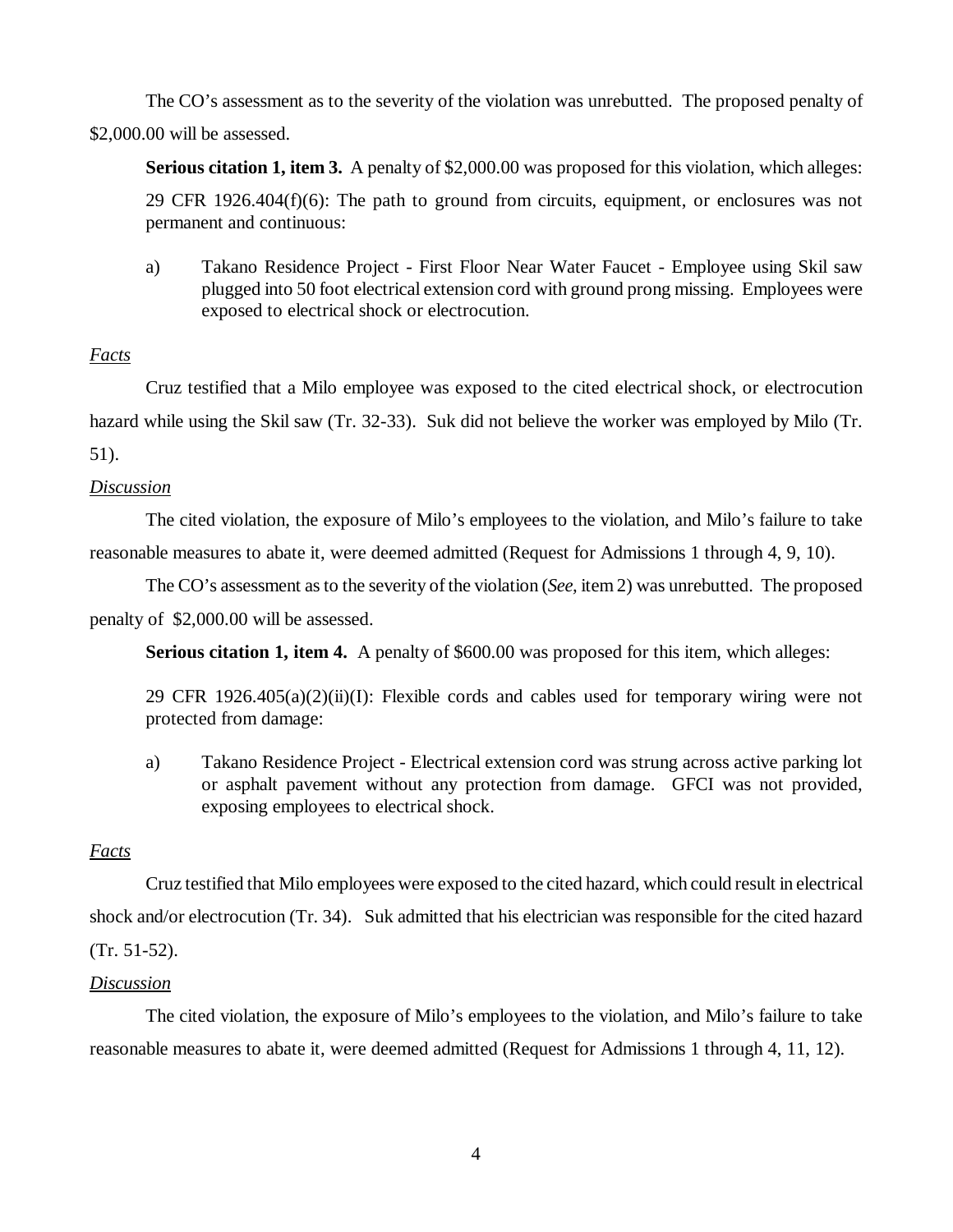The CO's assessment as to the severity of the violation was unrebutted. The proposed penalty of \$600.00 will be assessed.

**Serious citation 1, item 5.** A penalty of \$2,000.00 was proposed for this item, which alleges:  $29$  CFR  $1926.405(g)(2)(iii)$ : Flexible cords were not used only in continuous lengths without splice or tap:

a) Takano Residence Project - Three-wire electrical extension cord was spliced with a twowire flat household extension cord. Employees were exposed to electrical shock or electrocution.

# *Facts*

CO Cruz testified that Milo employees were exposed to shock and electrocution hazards resulting from the cited violation (Tr. 35). Suk admitted that his electrician was responsible for the cited hazard (Tr.

51-52).

### *Discussion*

The cited violation, the exposure of Milo's employees to the violation, and Milo's failure to take reasonable measures to abate it, were deemed admitted (Request for Admissions 1 through 4, 13, 14).

The CO's assessment as to the severity of the violation was unrebutted. The proposed penalty of \$2,000.00 will be assessed.

**Serious citation 1, item 6.** A penalty of \$1,000.00 was proposed for this item, which alleges:

29 CFR 1926.451(a)(13): An access ladder or equivalent safe access to scaffold(s) was not provided:

- a) Takano Residence Project Employees were using tubular welded frame scaffold to plaster wall and ceiling without an access ladder provided. Employees were using the scaffold side rungs, exposing them to falls which could result in broken bones.
- 1) Living room area; and
- 2) Outside building on scaffold.

# *Facts*

Cruz testified that plasterers were exposed to a fall hazard, which would likely result in broken bones (Tr. 36-37). Suk testified that the exposed workers were employees of Kay Mammoth (Tr. 52).

# *Discussion*

The cited violation, the exposure of Milo's employees to the violation, and Milo's failure to take reasonable measures to abate it, were deemed admitted (Request for Admissions 1 through 4, 15, 16).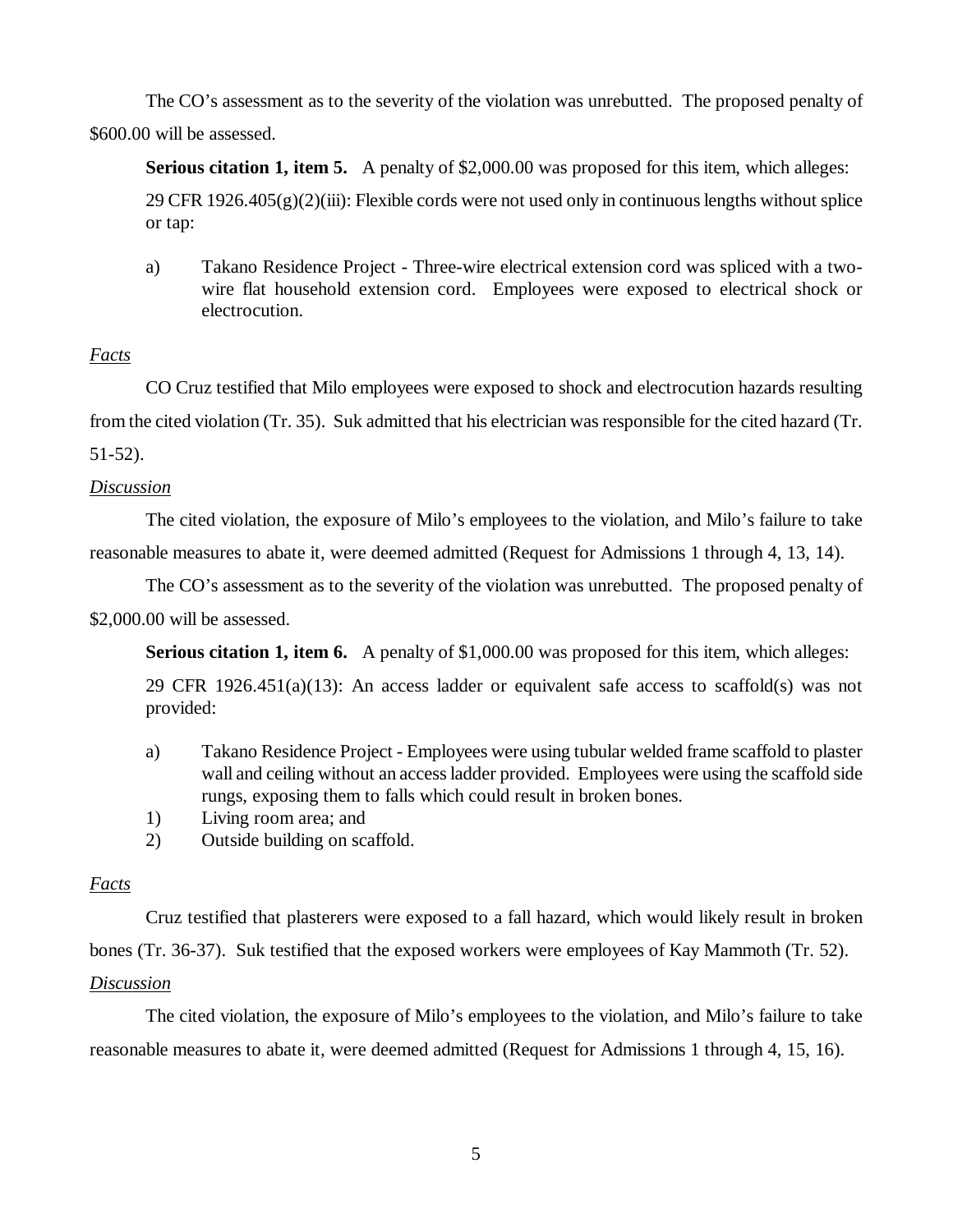The CO's assessment as to the severity of the violation was unrebutted. The proposed penalty of

\$1,000.00 will be assessed.

**Serious citation 1, item 7.** A penalty of \$1,000.00 was proposed for this item, which alleges:

29 CFR 1926.451(d)(3): Tubular welded frame scaffold(s) were not properly braced by crossbracing or diagonal braces, or both, to secure vertical members laterally and to align them so that the erected scaffold was plumb, square, and rigid:

- a) Takano Residence Project Tubular welded frame scaffolds erected had numerous diagonal braces missing.
- 1) Center of living room area; and
- 2) Scaffold outside building.

Employees were exposed to falls in the event of a scaffold collapse.

# *Facts*

Cruz testified that employees working from the cited scaffold told him they were assigned to Milo

(Tr. 38). The improperly braced scaffold exposed the employees to a possible fall to the ground (Tr. 38).

Suk testified that the exposed workers were employees of Kay Mammoth (Tr. 52).

# *Discussion*

The cited violation, the exposure of Milo's employees to the violation, and Milo's failure to take

reasonable measures to abate it, were deemed admitted (Request for Admissions 1 through 4, 17, 18).

The CO's assessment as to the severity of the violation was unrebutted (*See,* item 6). The proposed penalty of \$1,000.00 will be assessed.

**Serious citation 1, item 8**. A penalty of \$1,000.00 was proposed for this item, which alleges:

29 CFR 1926.500(d)(2): Open side(s) of runways, 4 feet or more above floor or ground level, were not guarded by a standard railing, or the equivalent.

a) Takano Residence Project - Runway to roof top were not provided with adequate guardrails. Some had railings outside post; post were not anchored and 2x2 wood were used (sic). Active passage of employees to roof top, exposing employees to falls from 10- 14 feet.

# *Facts*

Cruz testified that the workers exposed to the cited fall hazard were employed by Milo (Tr. 39). Suk testified that the exposed workers were employees of Kay Mammoth (Tr. 53).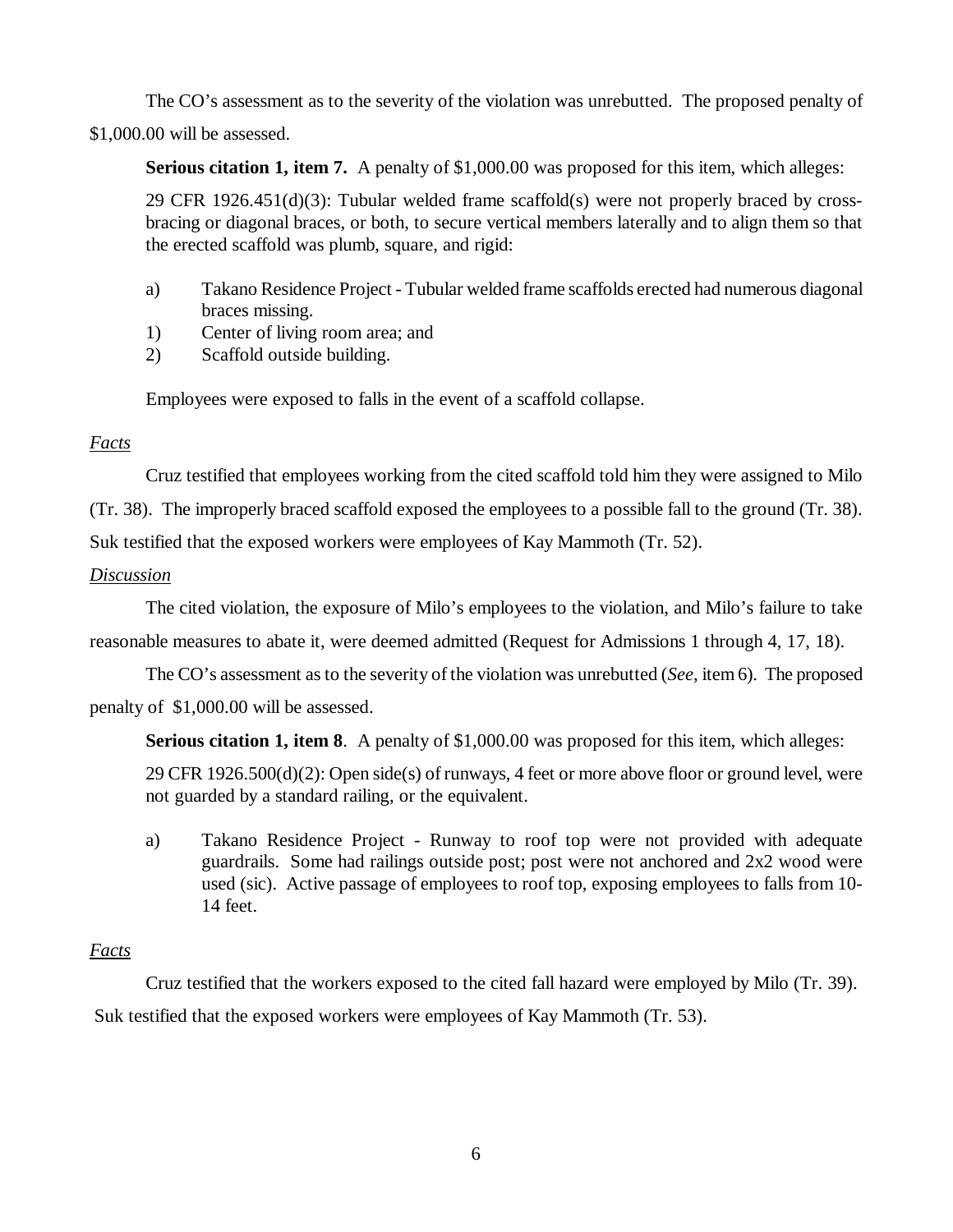### *Discussion*

The cited violation, the exposure of Milo's employees to the violation, and Milo's failure to take reasonable measures to abate it, were deemed admitted (Request for Admissions 1 through 4, 19, 20).

I find that a fall from heights from 10 to 14 feet could result in serious bodily harm. The proposed penalty of \$1,000.00 will be assessed.

**Serious citation 1, item 9.** A penalty of \$2,000.00 was assessed for this item, which alleges:

29 CFR 1926.701(b): All protruding reinforcing steel, onto and/or into which employees could fall or come against, was not guarded to the hazard of impalement:

- a) Takano Residence Project Protruding rebars were not protected by guards or caps. Employees were working overhead on open sided floors without any guardrails. Employees were exposed to impalement.
- 1) First Floor; and
- 2) Second Floor.

### *Facts*

Cruz testified that employees of Milo would have been impaled on the protruding uncapped rebar in the event they had fallen from the scaffolds, or tripped from the floor area (Tr. 39-40). Suk testified that the exposed workers were employees of Kay Mammoth (Tr. 53).

### *Discussion*

The cited violation, the exposure of Milo's employees to the violation, and Milo's failure to take reasonable measures to abate it, were deemed admitted (Request for Admissions 1 through 4, 21, 22).

The CO's assessment as to the severity of the violation was unrebutted. The proposed penalty of \$2,000.00 will be assessed.

**Serious citation 1, item 10.** A penalty of \$1,400.00 was proposed for this item, which alleges:

29 CFR 1926.1052(b)(3): Treads for temporary stairway service were not installed the full width and depth of the stair:

a) Takano Residence Project - Treads for stairway to roof top were not installed the full width and depth of the stairs, exposing employees to tripping and fall hazards.

### *Facts*

Cruz testified that Milo employees were exposed to the cited hazard (Tr. 40). Suk testified that the exposed workers were employees of Kay Mammoth (Tr. 54).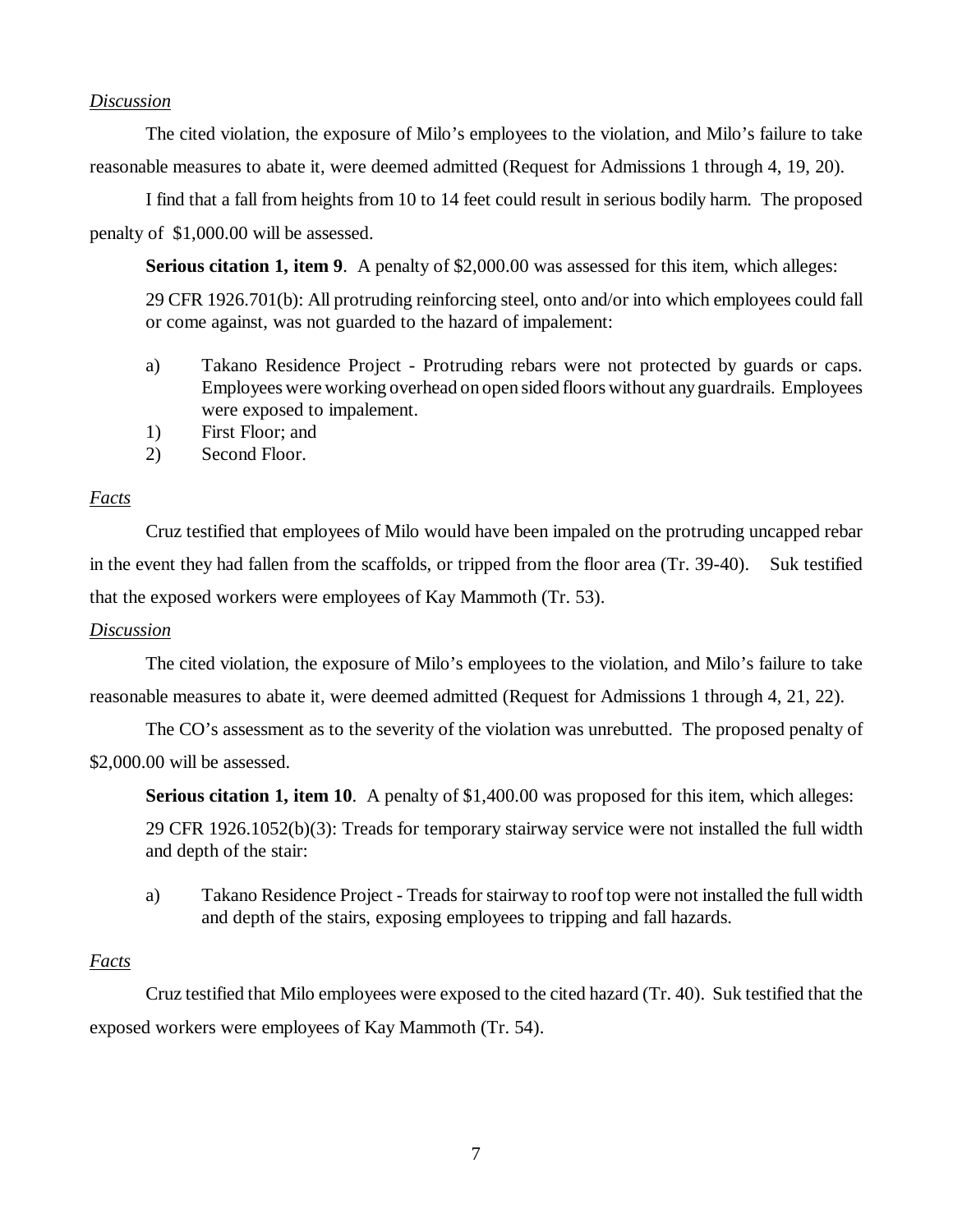#### *Discussion*

The cited violation, the exposure of Milo's employees to the violation, and Milo's failure to take reasonable measures to abate it, were deemed admitted (Request for Admissions 1 through 4, 23, 24).

According to §17k of the Act, a violation is considered serious if the violative condition or practice gives rise to a "substantial probability" of death or serious physical harm. The CO made no assessment of the severity of this violation. In the absence of any evidence, I cannot find that the trip and fall hazard cited in relation to this violation was "serious" in nature. The violation will be affirmed as an "other than serious" violation, without penalty.

**Willful citation 2, item 1.** A penalty of \$70,000.00 was assessed for this item, which alleges:

29 CFR 1926.451(d)(10): Standard guardrails and toeboards were not installed at all open sides and ends on tubular welded frame scaffolds more than 10 feet above the ground or floor:

a) Takano Residence Project - Employees were plastering wall on tubular welded frame scaffold without guardrails provided, exposing employees to falls from 18-20 feet which could result in broken bones or death.

#### *Facts*

 Suk testified that the exposed workers were employees of Kay Mammoth (Tr. 54). CO Cruz testified that Milo had been cited for fall protection hazards before (Tr. 41). Cruz stated that Milo knew the cited hazard existed and did not take steps to correct it (Tr. 41).

Leonardo Limtiaco, OSHA's director of enforcement and investigation, verified that Milo had been cited, on numerous occasions, for violations of OSHA regulations, and that it was currently on a payment plan covering previously assessed fines (Tr. 68).

#### *Discussion*

The cited violation, the exposure of Milo's employees to the violation, and Milo's failure to take reasonable measures to abate it, were deemed admitted (Request for Admissions 1 through 4, 25, 26). It is not admitted, however, that the cited violations were "willful."

 A willful violation is one committed with intentional, knowing or voluntary disregard for the requirements of the Act, or with plain indifference to employee safety. It is differentiated from other types of violations by a "heightened awareness -- of the illegality of the conduct or conditions -- and by the state of mind -- conscious disregard or plain indifference. An employer's mere familiarity with an applicable standard does not establish willfulness. *See Wright and Lopez, Inc.*, 8 BNA OSHC 1261, 1980 CCH OSHD ¶24,419 (No. 76-3743, 1980).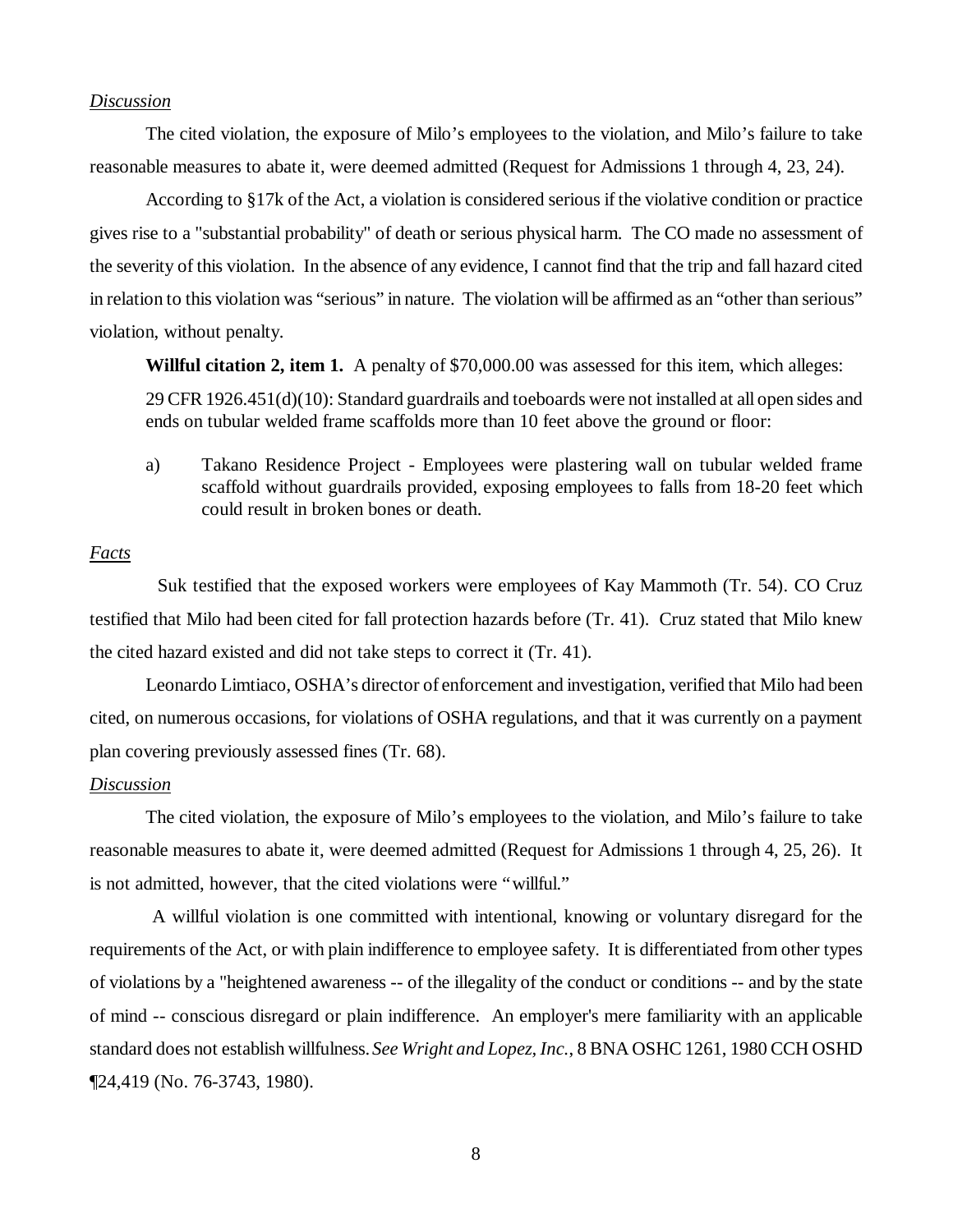CO Cruz's conclusory testimony that Milo knew of the cited hazard fails to address the distinction between actual and constructive knowledge, and so does not establish that Milo had the requisite state of mind necessary to support a finding that the cited violation was willful. The mere fact that Milo had been cited before under the fall protection standards is, in itself, insufficient to establish willfulness.

The cited violation was alleged, in the alternative, as a "serious" violation. Because a fall from 18 to 20 feet would result in serious harm, the violation will be affirmed as serious, and a penalty of \$7,000.00 will be assessed.

**Willful citation 2, item 2.** A penalty of \$70,000.00 was proposed for this item, which alleges:

29 CFR 1926.500(d)(1): Open-sided floors or platforms, 6 feet or more above adjacent floor or ground level, were not guarded by a standard railing or the equivalent on all open sides:

- a) Takano Residence Project Open-sided floors were not provided with guardrails.
	- 1) Second floor, center balcony; and
	- 2) Second floor, north side.

Employees were exposed to falls which could result in broken bones or death.

### *Facts*

 Suk testified that the exposed workers were employees of Kay Mammoth (Tr. 54). Cruz stated that Milo employees were exposed to the cited hazard. Cruz recommended that this item be characterized as "willful," because Milo had been cited under this or a similar standard, and "it met the willful criteria." *Discussion*

For the reasons discussed above, the citation will be affirmed as a serious violation and a penalty of \$7,000.00 will be assessed.

# **ORDER**

1. Serious citation 1, item 1, alleging violation of §1926.25(a) is AFFIRMED, and a penalty of \$600.00 is ASSESSED.

2. Serious citation 1, item 2, alleging violation of §1926.404(b)(1)(i) is AFFIRMED, and a penalty of \$2,000.00 is ASSESSED.

3. Serious citation 1, item 3, alleging violation of §1926.404(f)(6) is AFFIRMED, and a penalty of \$2,000.00 is ASSESSED.

4. Serious citation 1, item 4, alleging violation of §1926.405(a)(2)(ii)(I) is AFFIRMED, and a penalty of \$600.00 is ASSESSED.